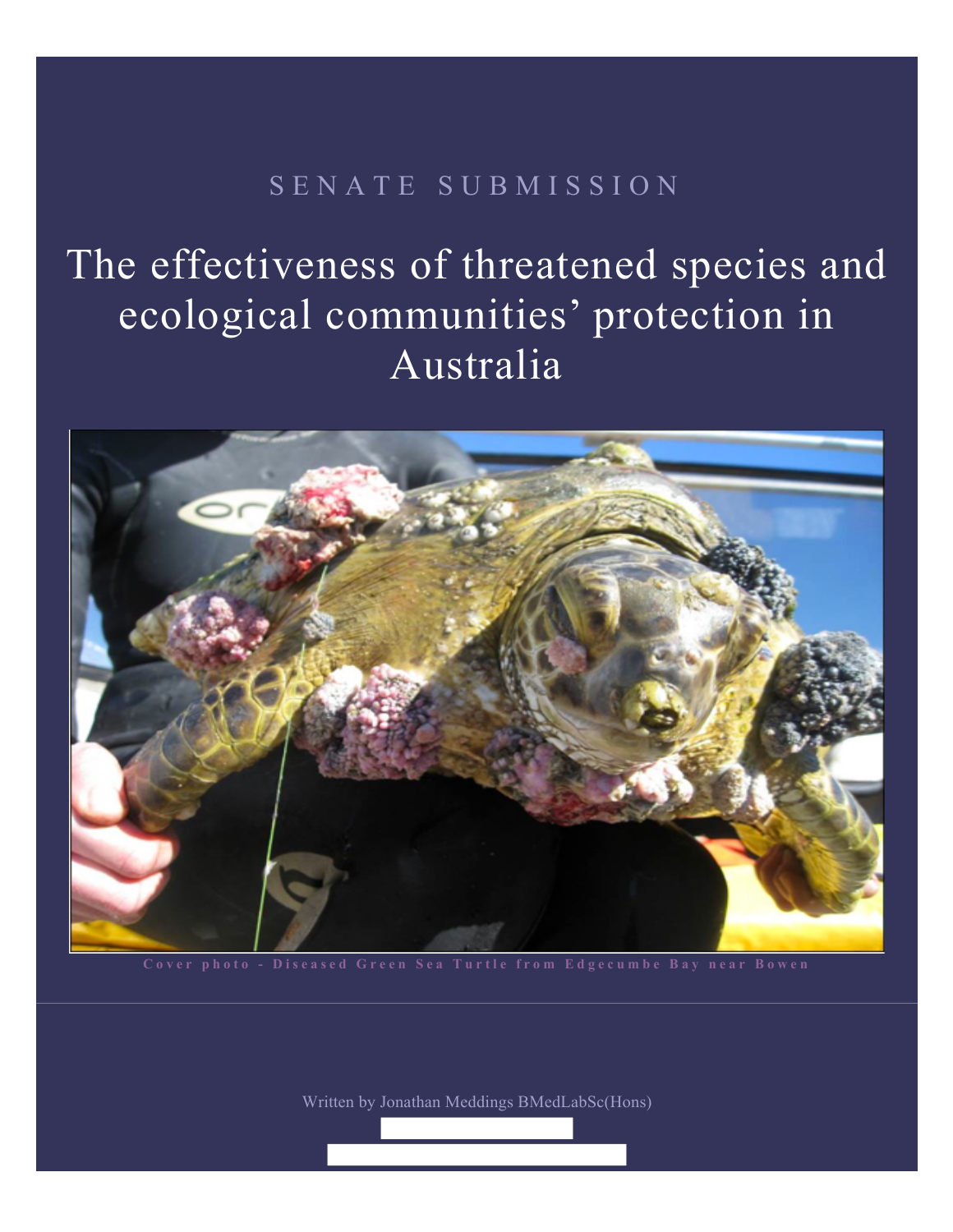### Table of Contents

| <b>TERMS OF REFERENCE</b>                                  | $\boldsymbol{3}$ |
|------------------------------------------------------------|------------------|
| <b>INTRODUCTION</b>                                        | $\boldsymbol{3}$ |
| MASS MORTALITIES OF GREEN SEA TURTLES IN QUEENSLAND        | $\overline{5}$   |
| ABBOT POINT AS AN EXAMPLE OF THE FAILURE OF INDUSTRY SELF- |                  |
| REGULATION AND LACK OF FEDERAL GOVERNMENT OVERSIGHT        | 6                |
| PROMOTING A POSITIVE INTERNATIONAL IMAGE FOR AUSTRALIA     | $\overline{7}$   |
| <b>SUMMARY</b>                                             | 7                |
| <b>RECOMMENDATIONS</b>                                     | 8                |
| <b>REFERENCES</b>                                          | 9                |
| <b>APPENDIX 1</b>                                          | 10               |

### List of Figures

**FIGURE 1**

**REPORTED MARINE TURTLE STRANDINGS FROM 2007-08 TO 2011-12 FOR** THE GREAT BARRIER REEF WORLD HERITAGE AREA (STRANDNET EXPORT **USING VERIFIED RECORDS ONLY WITH WINDOW FOR EXPORT OF 10.681S TO 24.5S AND 142.5E TO 154.0E. ACCESSED FROM**  WWW.DERM.QLD.GOV.AU/STRANDNET APPLICATION ON 23 AUGUST 2012). **GRAPH TAKEN FROM THE GREAT BARRIER REEF M ARINE PARK AUTHORITY ANNUAL REP ORT 2012 3**

**FIGURE 2**

**REPORTED DUGONG STRANDINGS FROM 2007-8 TO 2011-12 FOR THE GREAT BARRIER REEF WORLD HERITAGE AREA (STRANDNET EXPORT USING VERIFIED RECORDS ONL Y WITH WINDOW FOR EX PORT OF 10.681S TO 2 4.5S AND 142.5E TO 154.0E . ACCESSED FROM**  WWW.DERM.QLD.GOV.AU/STRANDNET APPLICATION ON 23 AUGUST 2012). **GRAPH TAKEN FROM THE GREAT BARRIER REEF M ARINE PARK AUTHORITY ANNUAL REP ORT 2012 4**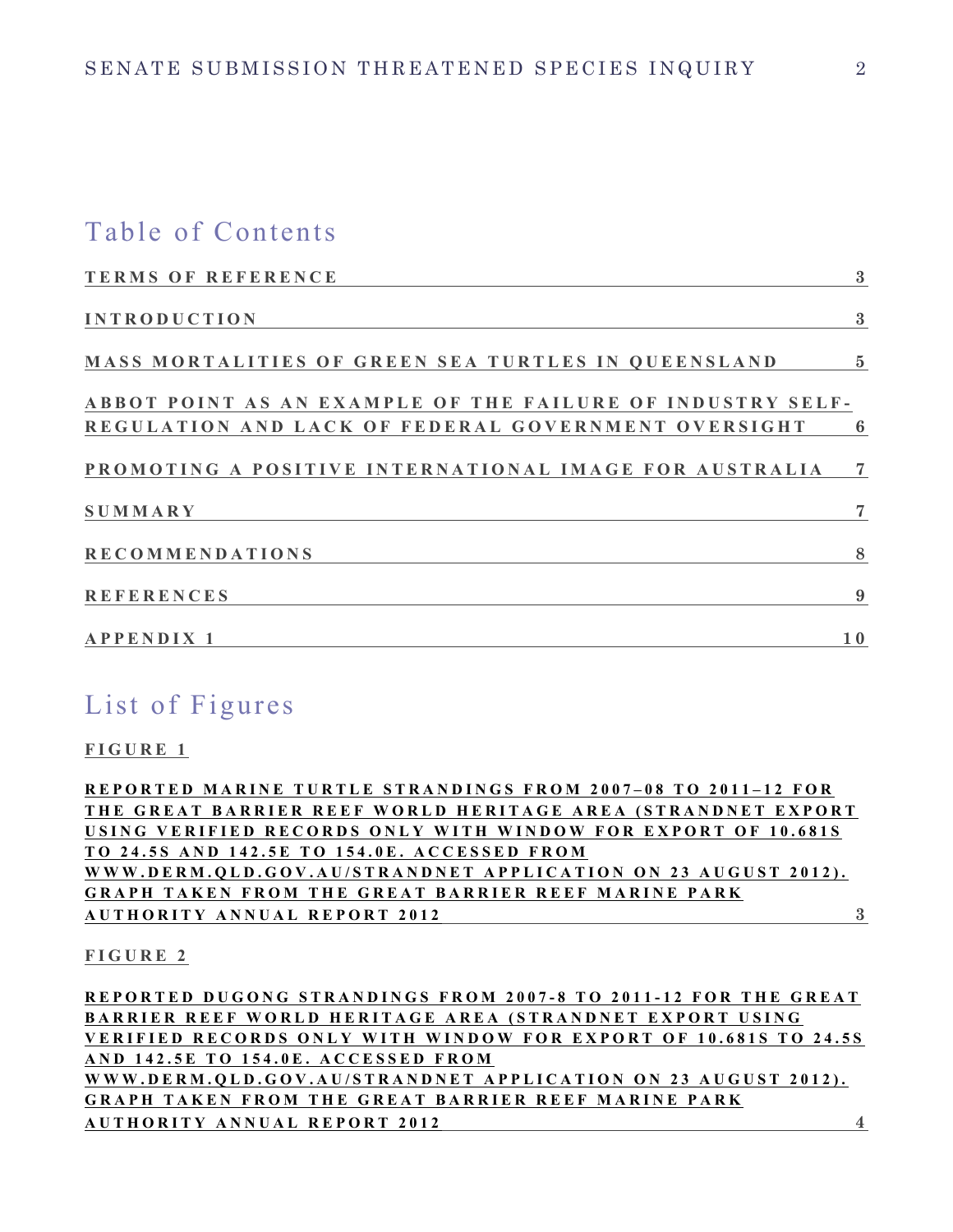## Terms of reference

The effectiveness of threatened species and ecological communities protection in Australia, including:

- (a) management of key threats to listed species and ecological communities;
- (b) development and implementation of recovery plans;
- (c) management of critical habitat across all land tenures;
- (d) regulatory and funding arrangements at all levels of government;
- (e) timeliness and risk management within the listings process;
- (f) the historical record of state and territory governments on these matters; and
- (g) any other related matter.

# Introduction

Dead marine turtles<sup>1,2</sup> and dugongs<sup>3</sup> are washing up on Queensland's shores en masse (Figures 1 and 2).



**Figure 1** Reported marine turtle strandings from 2007 – 08 to 2011 – 12 for the Great Barrier Reef World Heritage Area (StrandNet export using verified records only with window for export of 10.681S to 24.5S and 142.5E to 154.0E. Accessed from www.derm.qld.gov.au/strandnet application on 23 August 2012). Graph taken from the Great Barrier Reef Marine Park Authority Annual Report 2012<sup>1</sup>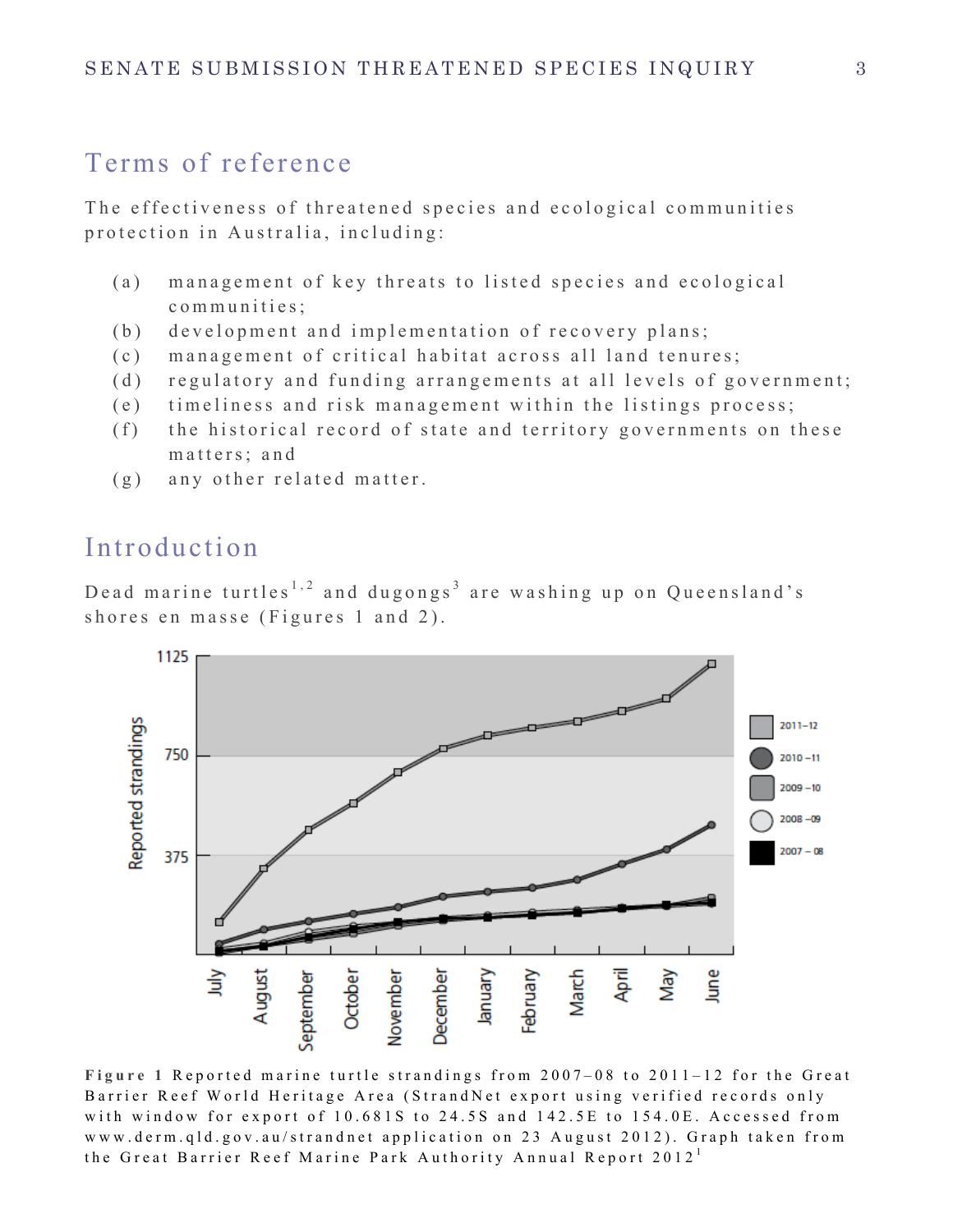

Figure 2 Reported dugong strandings from 2007-8 to 2011-12 for the Great Barrier Reef World Heritage Area (StrandNet export using verified records only with window for export of 10.681S to 24.5S and 142.5E to 154.0E. Accessed from www.derm.qld.gov.au/strandnet application on 23 August 2012). Graph taken from the Great Barrier Reef Marine Park Authority Annual Report 2012<sup>1</sup>

It is clear that the resilience of the ecosystems supporting marine turtle and dugong populations has been destroyed, leading to sickness, starvation and mass mortality. The damage that has occurred, and is still occurring, is the result of a concomitant failure and unwillingness of mining and port industries to adequately mitigate the detrimental impacts their industries are having on coastal and marine habitats. Furthermore, federal and state governments have failed to meaningfully regulate the impacts of the mining and port industries beyond the Environment Protection and Biodiversity Conservation Act 1999 (EPBC Act) approval. Finally, scientists have neglected to convey the implications of their research and to make meaningful recommendations to prevent further decline of marine habitat and populations of threatened species, such as iconic species of turtle and dugong that form part of the World Heritage Values of the Great Barrier Reef World Heritage Property and part of the cultur al heritage of Australia's first people.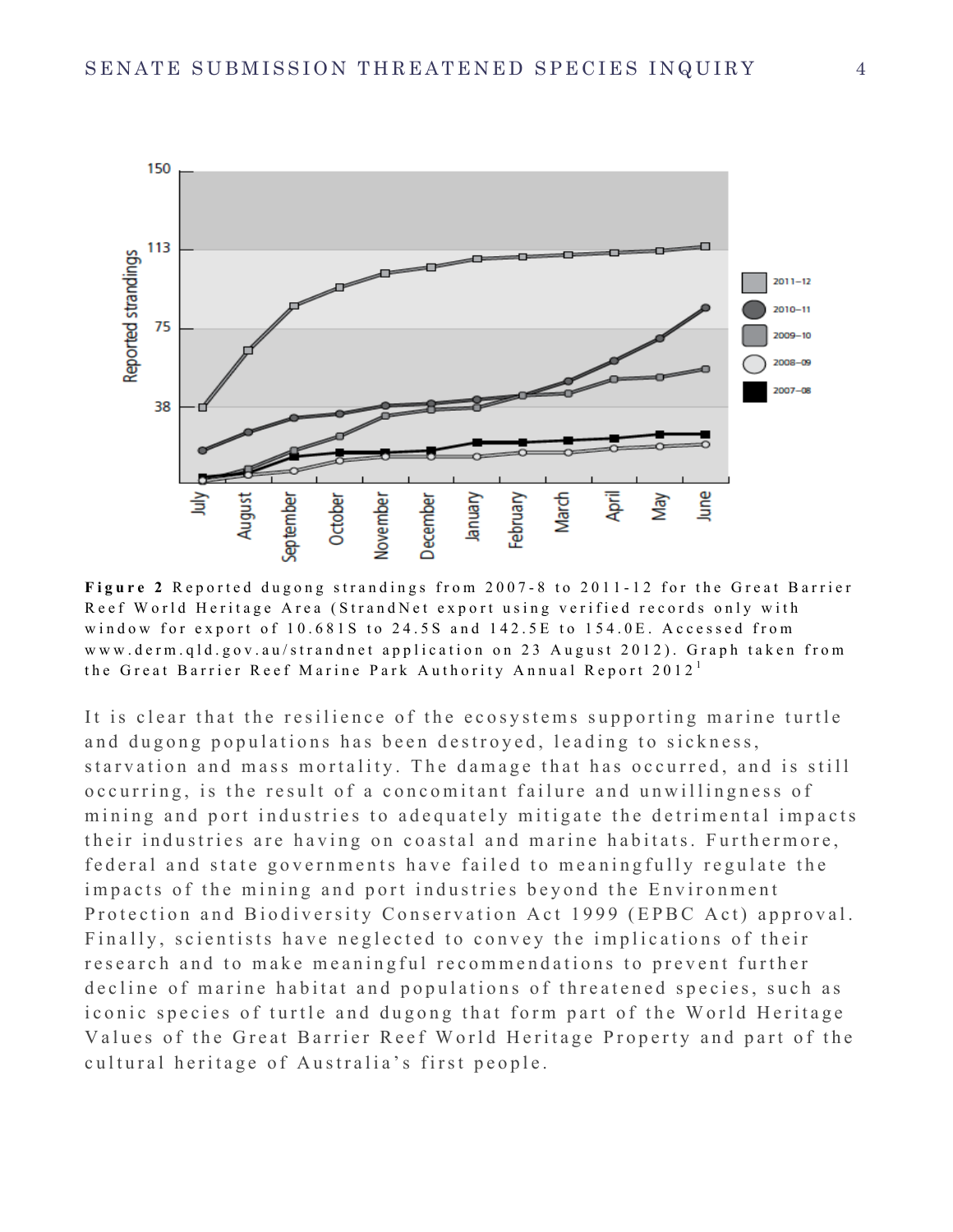This submission will address the following terms of reference:

- (a) management of key threats to listed species and ecological communities;
- (d) development and implementation of recovery plans; and
- (g) any other related matter.

The aim of this submission is to highlight the plight of green sea turtle (*Chelonia mydas*), listed as endangered by the International Union for Conservation of Nature<sup>4</sup> and as vulnerable by the Australian Government<sup>5</sup> It further aims to use the approval of the Abbot Point coal port expansion as an example of the failure of industry self - regulation and lack of Federal Government oversight in protecting this threatened species and its habitat.

### Mass mortalities of green sea turtles in Queensland

Marine turtles are a sentinel species. <sup>6</sup> In simple terms, this means if they are sick the ecosystem they inhabit is probably sick too . Pollution is a leading cause of decline of marine animals, as it causes suppression of their immune systems, resulting in disease outbreaks in what would otherwise be healthy populations.

Recently marine turtle populations have suffered mass mortalities due to unknown causes at Wunjunga Beach<sup>7</sup> north of Abbot Point near Bowen, and south of Abbot Point they have been plagued by viral disease<sup>8</sup> that results in the growth of cancerous tumours (Cover photo ). The close proximity of both sites to the Abbot Point coal port suggests that there is a direct link between the environmental pollution associated with the operation of the coal port and the mortalities of marine turtles. In line with the legislative requirement that the Precautionary Principle be applied, causality should be ruled out before any new port proposals or expansions are approved by the Minister for the Department of Sustainability, Environment, Water, Population and Communities (DSEWPC).

#### **Recommendation**

1. The Minister for DSEWPC immediately commissions a study on the impacts of ports on green sea turtles and dugongs.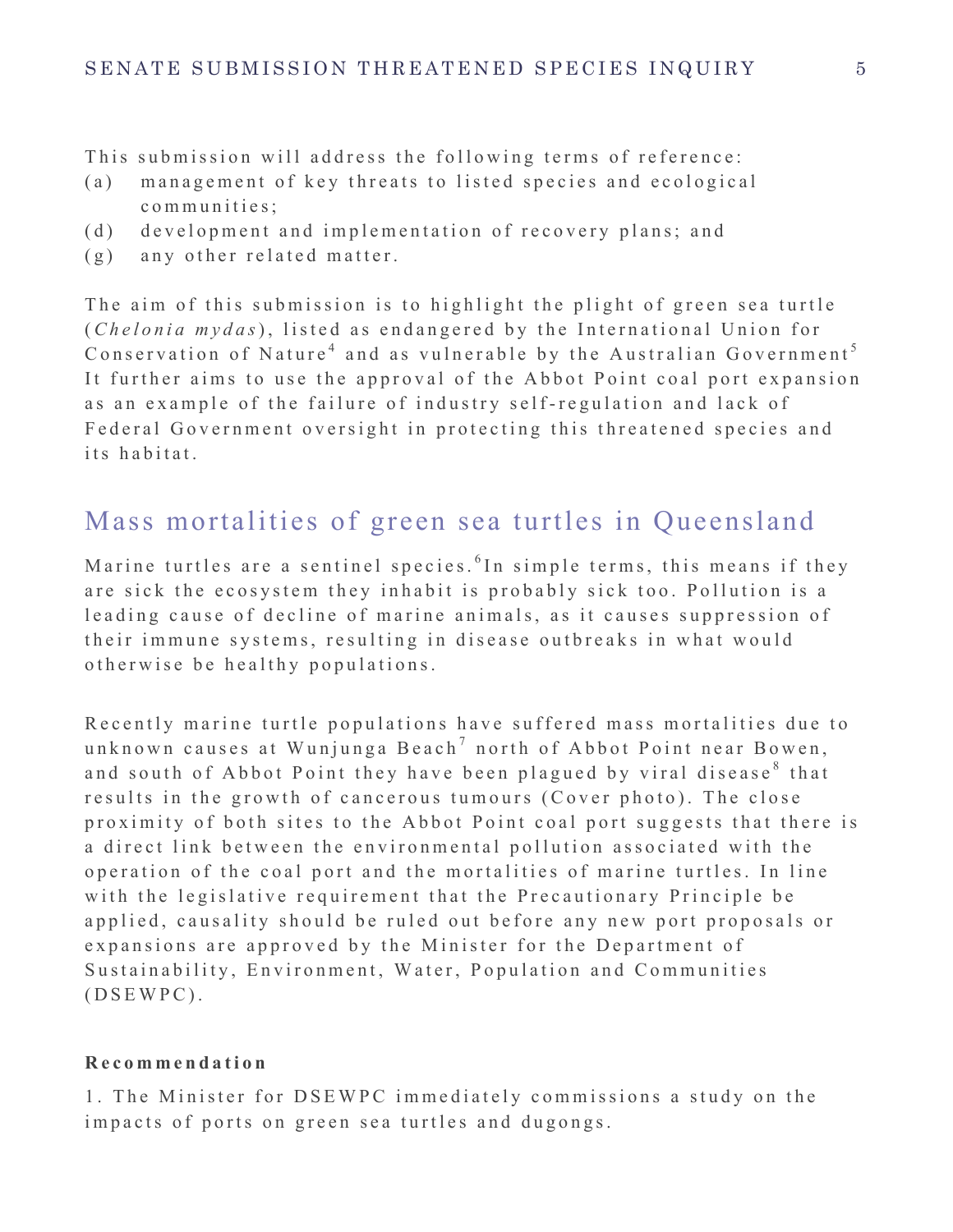# Abbot Point as an example of the failure of industry self-regulation and lack of Federal Government oversight

The Abbot Point coal port site falls within a World Heritage property but not within the Marine Park, and so the proposal was referred to the Minister's department under the EPBC Act. However, as a component of the project involves an activity requiring permission under the Great Barrier Reef Marine Park Regulations 1983 (GBRMP Regulations), the referral under the EPBC Act was taken to also be an application under the GBRMP Regulations. This means that although the Great Barrier Reef Marine Park Authority provided advice to the Minister's department, there was little oversight, with members of its Reef Advisory Committees not being required to formally comment.

Instead the Minister received information from environmental engineers employed by mining companies, a conflict of interest as clear as it is consequential, for it is also the mining companies that are charged with preparing Public Environment Reports (PER) when submitting their project proposals. In the case of the Abbot Point coal port expansion, both the Hancock Coal report<sup>9</sup> and the Cumulative Impact Assessment<sup>10</sup> (CIA) omitted any mention of the mortality and disease of green sea turtles near Abbot Point.

In response to these reports, a letter with signatories of some of this country's leading environmental scientists was sent to Minister Burke (Appendix 1), detailing their concerns about the planned coal port expansion at Abbot Point and the impact it will have on green sea turtle populations already under stress. The letter also addressed concerns about the impact the development will have on the Great Barrier Reef and ecotourism. No response to this letter has been received from Minister Burke to date .

Furthermore, the CIA was released on  $24/10/12$ . This was some twenty days after the Minister approved the port expansion<sup>11</sup> and so the Minister could not have taken the outcomes of the CIA report or any public comment into consideration when making his decision. Therefore only making his decision on the PER.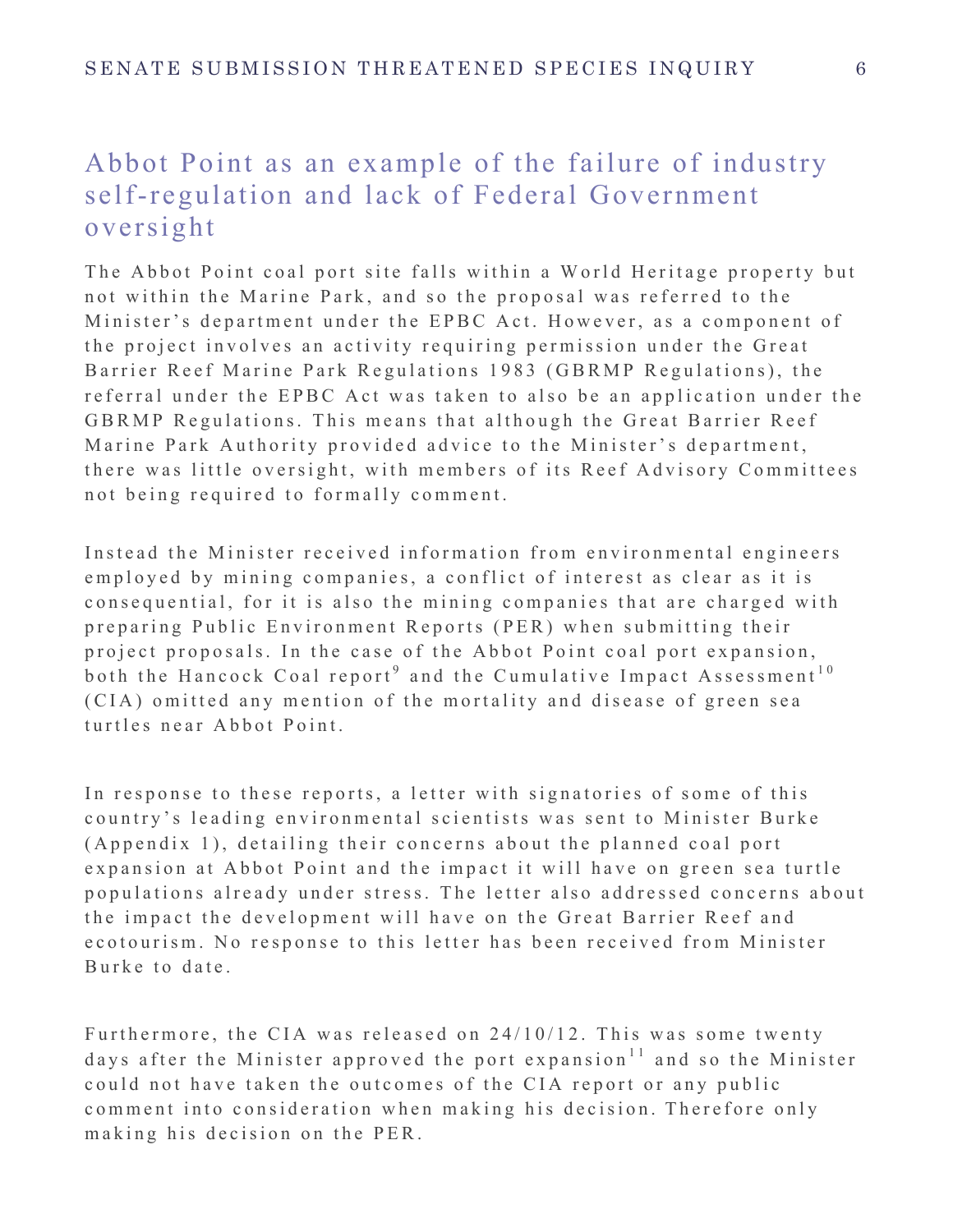The PER was prepared for, and submitted by, Hancock Coal Pty Ltd, the company reque sting the expansion. Given that this is the only document on which the Minister could have made his decision, the Minister's decision was based largely on environmental information provided to him by people with a vested interest in a positive outcome for the expansion .

#### **Recommendations**

2. The Minister for DSEWPC should act according to legislative requirements and employ the precautionary principle when making major decisions. If research is not sufficient for the Minister to make an informed decision, then the minister should not approve a development.

3. Environmental Impact Assessments should be made independently through a blind mechanism to remove the co - dependency of proponents on consultants and consultants on proponents. Public Environment Reports should not be completed by the proponent of a development, or by third parties with vested interests.

## Promoting a positive international image for Australia

The decision to approve the Abbot Point coal port expansion contravenes the United Nations Education, Scientific and Cultural Organization (UNESCO) report<sup>12</sup> recommendations not to expand any existing ports adjacent to the Great Barrier Reef if such an expansion could have a detrimental impact on the Outstanding Universal Value of the Great Barrier Reef. UNESCO is likely to list the Great Barrier Reef as endan gered as a result of not acting on its recommendations. This does not bode well for Australia's international reputation as a leader in environmental protection .

#### **Recommendation**

4. The Government should heed UNESCO recommendations if it wishes to be seen as a world leader in environmental management and sustainable development.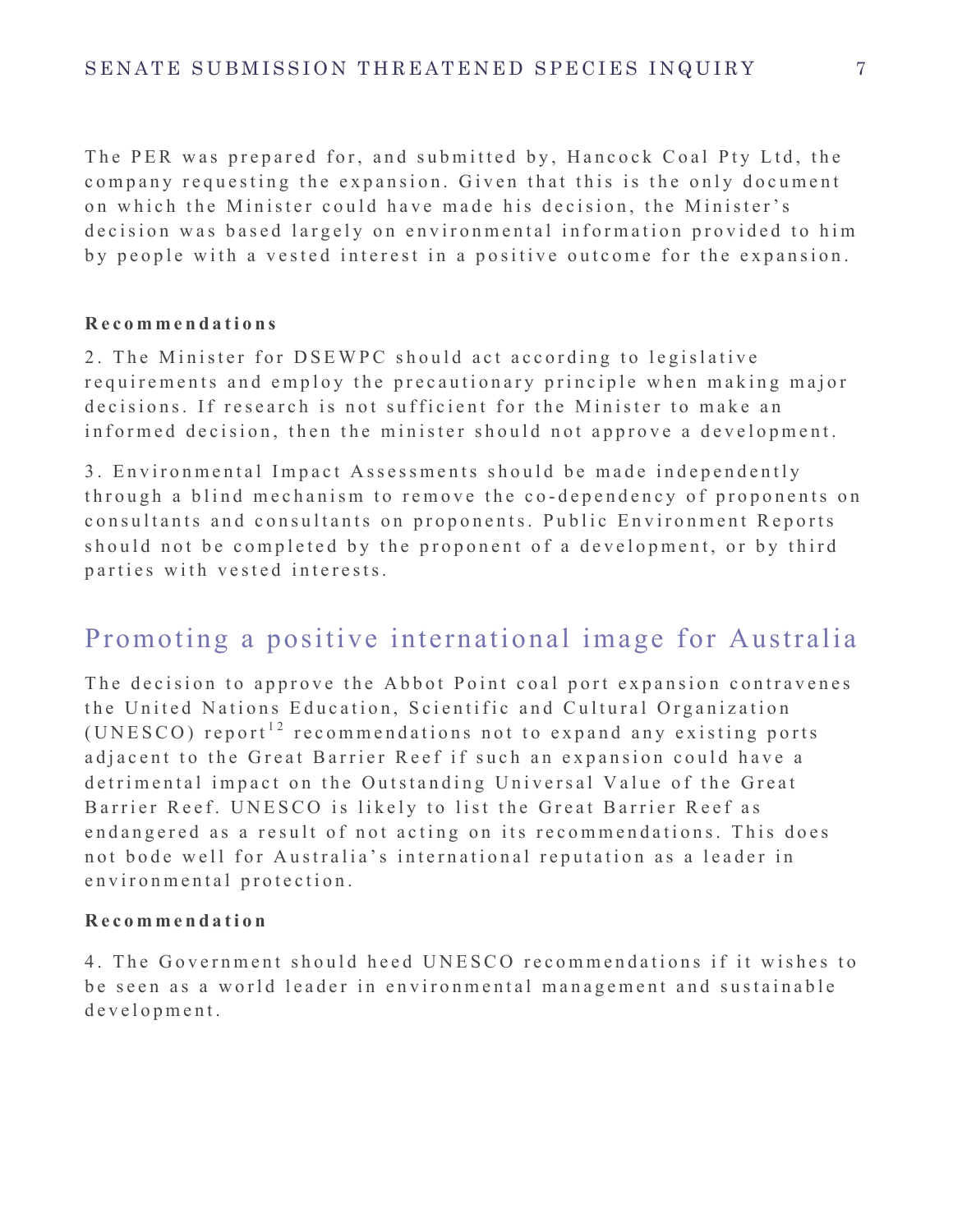### Summary

The green sea turtle is one of many species under threat as a result of unsustainable coastal development. Industry s elf - regulation has failed to maintain the environmental standards the Australian people expect and deserve; standards that are necessary to preserve the vibrant ecotourism industry in this country. The current system is one of rubber -stamping any proposal, no matter how detrimental it will be to the environment or threatened species, so long as those submitting project proposals have ticked the right boxes and submitted a PER that deliberately downplays the environmental impact of the proposed project. This is resulting in confirma tion bias in which information produced by mining companies and their employees is being taken as though it was representative of the views of the wider scientific community.

### Recommendations

- 1 . The Minister for DSEWPC immediately commissions a study on the impacts of ports on green sea turtles and dugongs.
- 2 . The Minister for DSEWPC should act according to legislative requirements and employ the precautionary principle when making major decisions. If research is not sufficient for the Minister to make an informed decision, then the minister should not approve a development.
- 3 . Environmental Impact Assessments should be made independently through a blind mechanism to remove the co - dependency of proponents on consultants and consultants on proponents. Public Environment Reports should not be completed by the proponent of a development, or by third parties with vested interests.
- 4 . The Government should heed UNESCO recommendations if it wishes to be seen as a world leader in environmental management and sustainable development.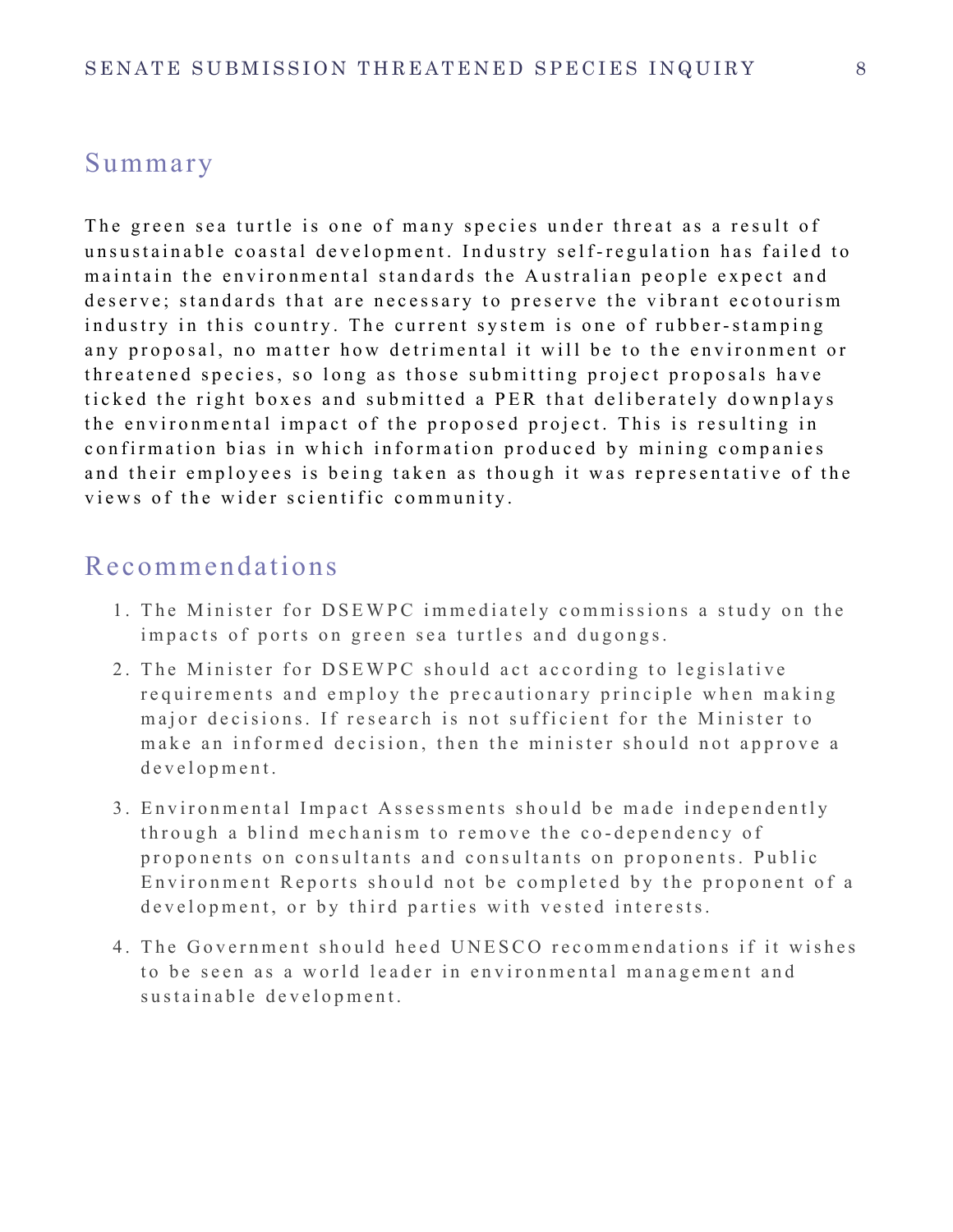# References

1 . http://elibrary.gbrmpa.gov.au/jspui/bitstream/11017/1134/1/GBRMPA - Annual%20Report%202011 - 12.pdf

2 . http://www.publish.csiro.au/paper/WR04097

3 .Biddle, T.M., Boyle, M. and Limpus, C.J. (2011) Marine wildlife stranding and mortality database annual report 2009 and 2010. Dugong. *Conservation and Technical Data Report* 2010 (2):1-59.

4 . http:// www.iucnredlist.org/details/4615/0

5 . http://www.environment.gov.au/cgibin/sprat/public/publicthreatenedlist.

pl?wanted=fauna#rep tiles\_endangered

6. Aguirre, A.A. and Lutz, P.L. (2004) Marine Turtles as Sentinels of Ecosystem Health: Is Fibropapillomatosis an Indicator? *EcoHealth*  $1:275 - 283$ .

7 . http://www.theaustralian.com.au/news/breaking - news/mystery - turtle deaths-stump -scientists/story - fn3dxity - 1226407912120

8 . http://www.couriermail.com.au/news/facial- tumours- plague - green turtle - population/story - e6freomx - 1226060606307

9 . http://hancockcoal.com.au/go/current- projects/terminal- 3 - developmenta t - the - port- o f - abbot - point

1 0 . http://abbot pointworkinggroup.com.au

1 1 . http://www.environment.gov.au/epbc/notices/assessments/2008/4468/20

0 8 - 4468 - approval - decision.pdf

1 2 . http://whc.unesco.org/archive/2012/whc12 - 36com - 19e.pdf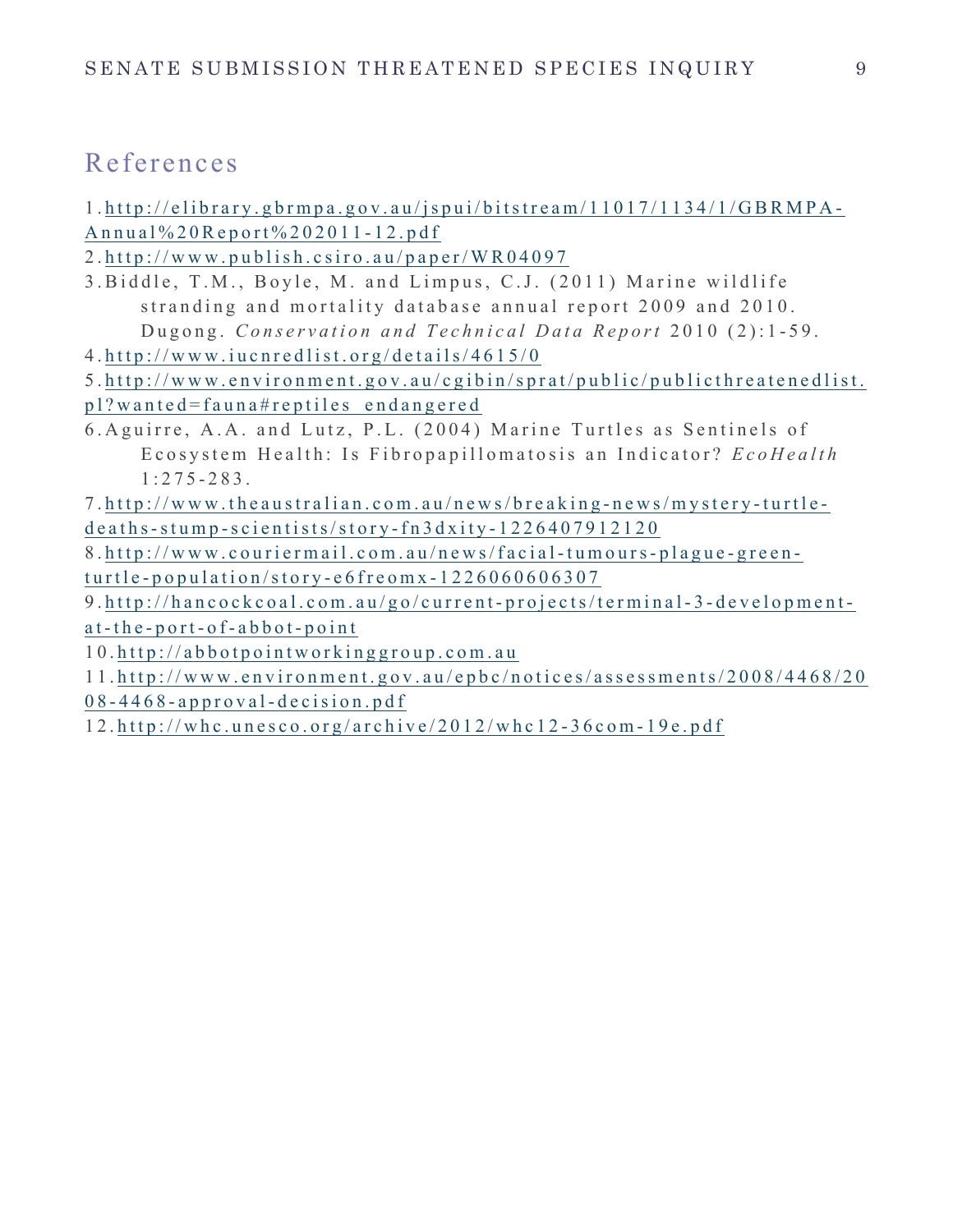# Appendix 1

This letter was written by Mr. Jonathan Meddings, edited by Dr. Leah Burns and Mr. Stephen Ban, and endorsed by the North Queensland Conservation Council, Save the Reef, and the Sea Turtle Foundation:

An Open Letter to Minister for Sustainability, Environment, Water, Population and Communities Tony Burke,

We the undersigned are writing to express concern over the approval of a proposal to expand the coal port at Abbot Point in Queensland. Whilst we welcome the government's decision to adhere to the recent United Nations Education, Scientific and Cultural Organization (UNESCO) report<sup>1</sup> recommendations not to develop any new ports outside of those already existing adjacent to the Great Barrier Reef, we remain opposed to the expansion of the Abbot Point coal port for the following reasons:

- Marine turtles are a sentinel species of the Great Barrier Reef. This means when they are healthy or sick it is a good indication the ecosystem is stable or unstable. Recently, marine turtle populations experienced mass mortality due to unknown causes north of Abbot Point coal port at Wunjunga Beach.<sup>2</sup> And south of Abbot Point at Edgecumbe Bay mortality has been associated with systemic viral disease resulting in the growth of cancerous tumours.<sup>3</sup> Research is still being conducted on the disease epidemiology. Expansion of the port prior to this research being completed - fully and by ind ependent environmental researchers not employed by mining companies - would be to recklessly gamble with the future of the green sea turtle (*Chelonia mydas*), a species listed as endangered by the International Union for Conservation of Nature<sup>4</sup> and as vulnerable by the Australian Government.<sup>5</sup>
- Dredging while building and maintaining the port, increased ship traffic, the associated risk of grounding, and the increased potential for oil spills and fugitive coal dust that would have adverse impacts on an ecosy stem that is already under considerable stress from existing anthropogenic impacts such as pollution and nutrients, pose an unacceptable risk to the world heritage listed Great Barrier Reef. We have a moral obligation to protect this natural wonder.
- Tourism contributed \$17.6 billion to Queensland's gross state product in 2010-11.<sup>6</sup> The Great Barrier Reef is one of our greatest assets and we have a financial obligation to protect it. This iconic Australian resource is a significant attraction for domestic and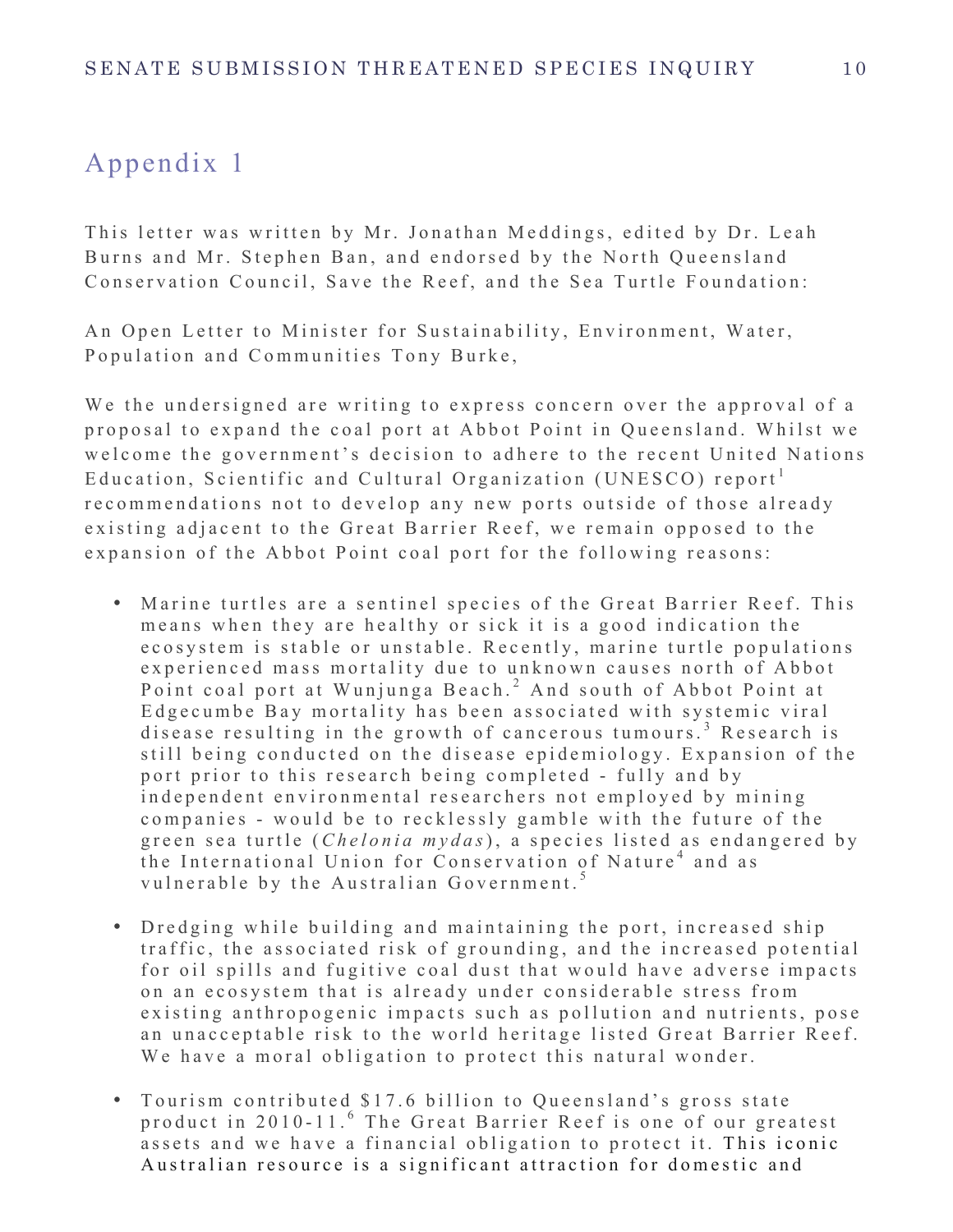international travelers. Any reduction in the quality of the reef is likely to result in a loss of biodiversity in this unique ecosystem and a resultant drop in the number of tourists.

• Whilst we commend the foresight to impose conditions such as strict air and water quality monitoring in the event of any port expansion<sup>7</sup>, we feel we must advise that water quality measures are not always indicative of water quality. For instance, one could neglect to test for certain measures of water quality and incorrectly conclude the water quality is good when in fact it is not. However, as already mentioned, we are already dealing with a sentinel species in the region of the proposed expansion that is suffering unprecedented mass mortalities from disease. This indicates the water quality is likely already poor, and expansion has not even yet begun.

In light of this information it could be argued that the approval of the expansion contravenes the UNESCO request not to permit any development that impacts on the Outstanding Universal Value of the Great Barrier Reef. Minister Burke, you have a history of basing policy decisions on sound science. As members of the scientific community and as conservationists we ask that you do so again in this instance and immediately rescind the planned coal port expansion at Abbot Point.

Signatories

Dr. Ellen Ariel - BSc(Hons), PhD (Aquatic Pathobiology), Senior Lecturer of Virology (James Cook University) Mr. Stephen Ban - BSc, MSc, RPBio, PhD Candidate (James Cook University) Ms. Belinda Billing - Land and Water Quality Coordinator, Water Quality Dr. Leah Burns - BSc(Hons), MSc, PhD, Senior Lecturer (Griffith University) Prof. Shaun Collin - PhD, Winthrop Professor and WA Premiers Fellow (University of Western Australia) Dr. Libby Connors<sup>\*</sup> - Environmental Historian (University of Southern) Queensland) Mr. Pete Darwin - BSc, MSc, PhD Candidate (University of Melbourne and Museum Victoria) Mr. William Deasy - BSc(Hons), Associate Lecturer (James Cook University) Dr. Martial Depczynski - PhD (Marine Ecology), Adjunct Lecturer (University of Western Australia)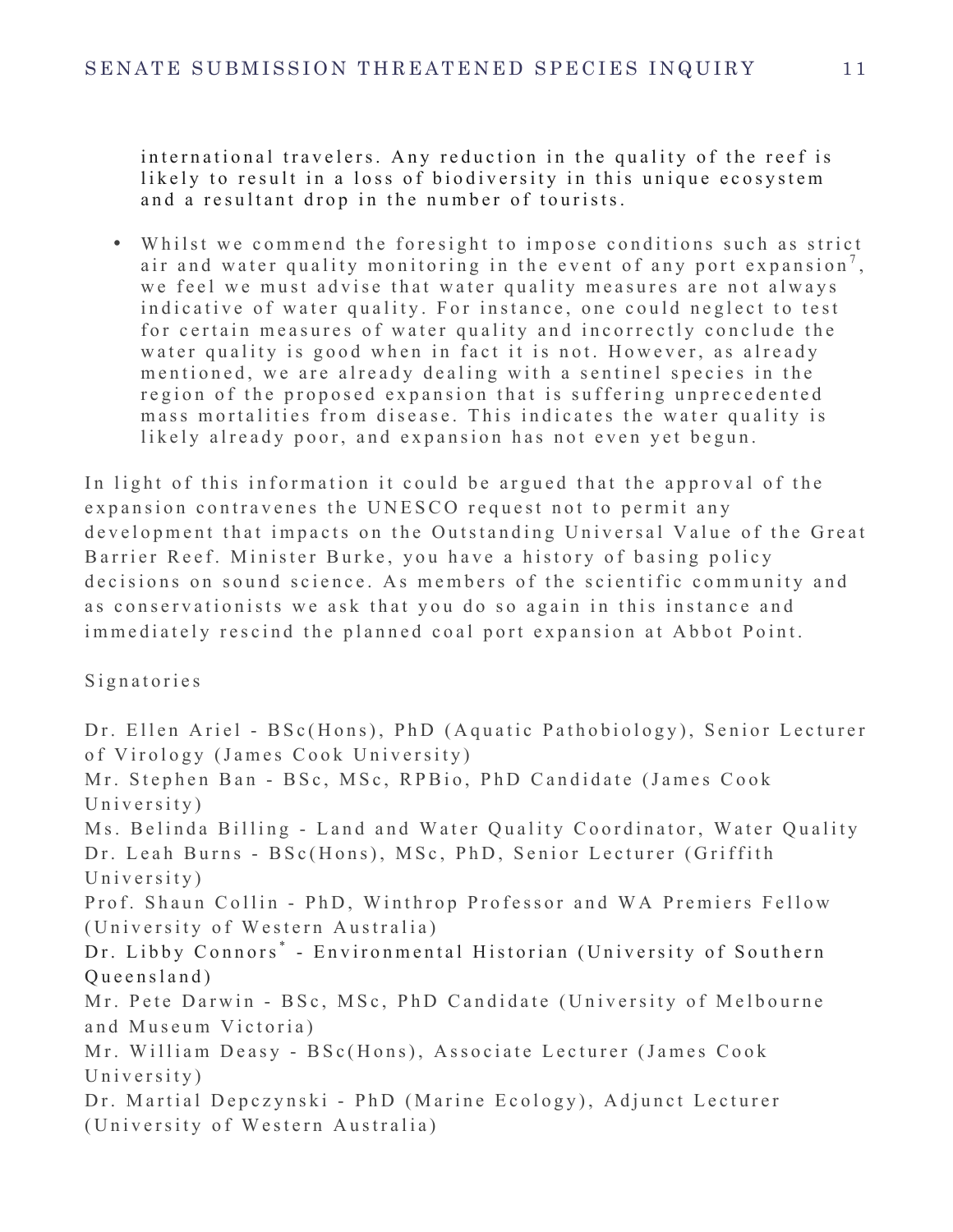Mr. Jonathon Dykyj - Convener of the Whitsunday Coast and Country Greens Ms. Ginny Gerlach<sup>\*</sup> - Coordinator of Keppel and Fitzroy Delta Alliance Mr. Christopher Goatley - PhD Candidate (James Cook University) Mr. Cliff Guy - Eco Media Principle Director Mr. Craig Harrington - BSc (Microbiology) Dr. Orachun Hayakijosol - BVetSc, MTropVetSc, PhD (Microbiology and immunology) Dr. Andrew Jeremijenko<sup>\*</sup> - Environmental Medicine specialist Ms. Karina Jones - BAnVetBioSc(Hons) Mr. Shai Joseph - BSc(adv)/Honours(Medal), Necropsy Technician (James Cook University) Mr. Chad Kirby<sup>\*</sup> - Water Quality Scientist Dr. Lynne Van Herwerden - BSc(Hons), MSc, PhD, Lecturer of Marine Science and Coral Reef Ecosy stems (James Cook University) Mr. Scott Leggo - TEDx presenter, Australian wilderness and landscape photographer Dr. Janice Lloyd - BSc(Hons), PhD (Veterinary Science), Lecturer in Animal Behaviour, Welfare and Ethics (James Cook University) Mr. Tom McShane - member/stakeholder Whitsunday Coastal Turtle Management Strategy Mrs. Maria Macdonald - Spokesperson of the Whitsunday Coast and Country Greens Mr. Martin van der Meer - BSc(Hons) (Microbiology and immunology) Mr. Jonathan Meddings - BMedLabSc(Hons) ( Microbiology and immunology of turtles) Assoc. Prof. Leigh Owens<sup>\*</sup> - BSc(Hons), PhD, Associate Professor (James Cook University) Mr. Jeremy O'Wheel<sup>\*</sup> - Field Assistant, Environmental Change Biology Lab (University of Tasmania) Prof. Robert Pressey - Professor, Australian Research Council Centre of Excellence for Coral Reef Studies (James Cook University) Ms. Sandra Salidu - Eco Media Project Manager and Radiation Scientist Dr. Sander Scheffers - PhD, Deputy Director, Marine Ecology Research Centre (Southern Cross University) Ms. Jenny Stirling - Spokesperson for the Queensland Greens Ms. Kylie Thurlow - BAppSc (Wildlife biology and animal behavior), BVSc Student (James Cook University) Ms. Gabrielle Toigo - BMedLabSc (Microbiology) Ms. Amelia Wenger<sup>\*</sup> - PhD Candidate (James Cook University) Ms. Kerri Woodcock - BA/BSc (Ecology)